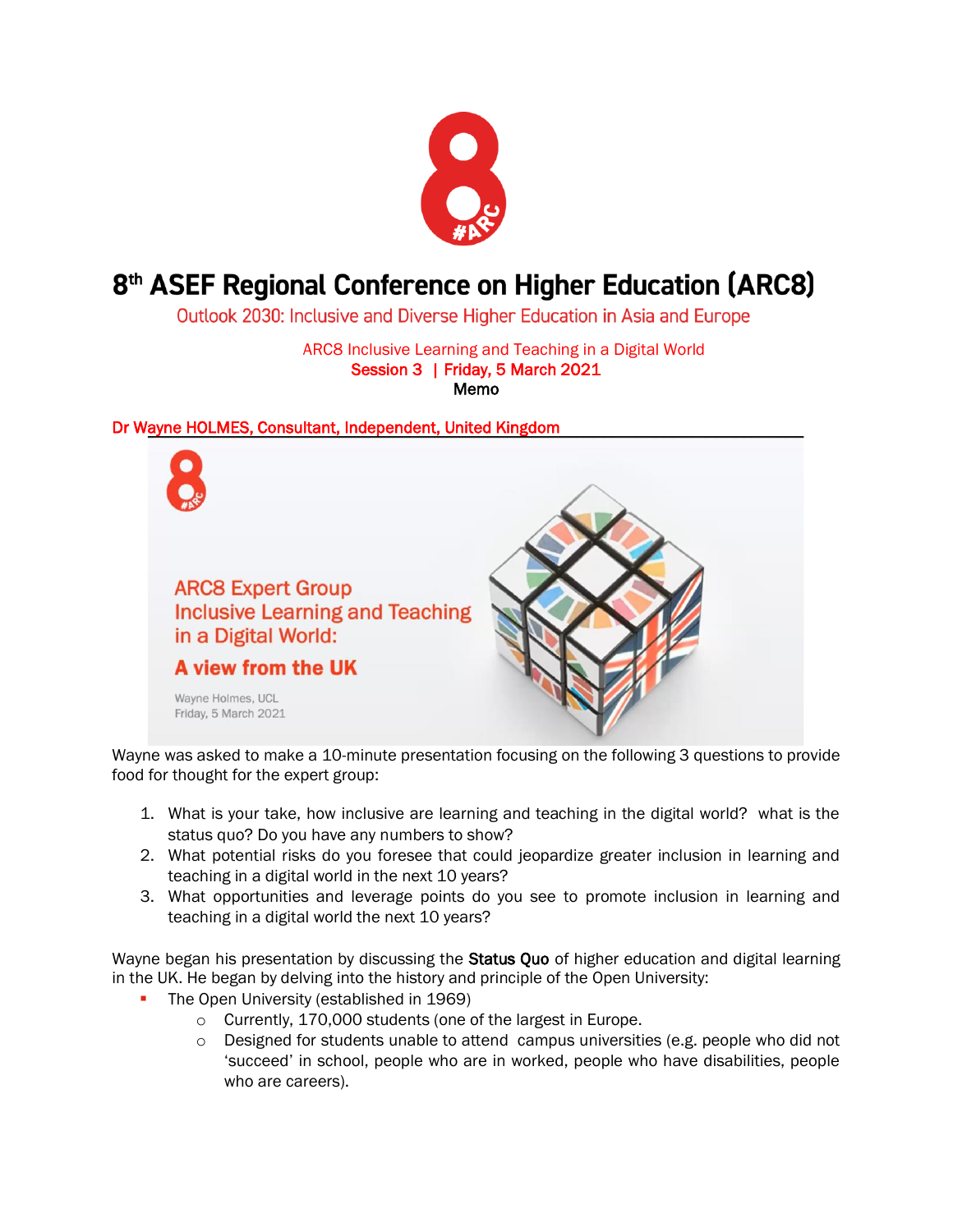- $\circ$  'Open' mean 'open to anyone whatever their qualifications.' The first online courses were launched in 1998 (pg) and 1999 (ug).
- o OpenLearn (launched 2006) has ha 80 million visits.
- o FutureLearn (launched in 2013) hosts courses from 100+ universities worldwide which have been taken by 'millions' of students.
- Other UK universities and online learning
	- o Over the past decade, almost all other UK universities (-100) have launched online courses.
	- o Currently, they are (according to UCAS):
		- >300 online undergraduate courses (from 42 institutions), and
		- >1,250 online postgraduate (from 130 institutions).
	- o JISC (launched 1993)
		- The UK's higher, further education and skills sectors' not-for-profit organization for digital services and solutions.
		- JISC is an umbrella organization that supports universities with digital and online technologies, including, technologies, and equipment.

Wayne proceeded to discuss the Status Quo during COVID:

## Higher Education and Digital Learning in the UK: The status quo: during COVID

- Office for Students
	- o Before the pandemic 58% of students and 47% of teaching staff had no experience of digital teaching and learning.
	- o By December 2020, 92% of students were learning either fully or mostly online.
- Online learning mostly involved:
	- o PDFs:
	- o Videos;
	- o live and recorded online lectures; and
	- o lecture slides.

The status quo during COVID also involved:

- **•** Online placements;
- **•** Digitally simulated scenarios;
- **EXECTED EXECTED SCIENCE EXAMPLE THE SCIENCE SCIENCE SET SCIENCE:** Science experiment;
- **Online master classes and performances for music students;**
- **•** Digitally exhibitions connecting portfolio students with industry experts and employers;
- **·** Virtual writing workshops;
- **E** Al-driven adaptive learning technologies;
- and others few and far between.

Wayne expressed that there were quite a number of innovative ways in which online electronic resources and technologies were being used, but these tend to be few and far between.

Wayne then proceeded to discuss the Risks:

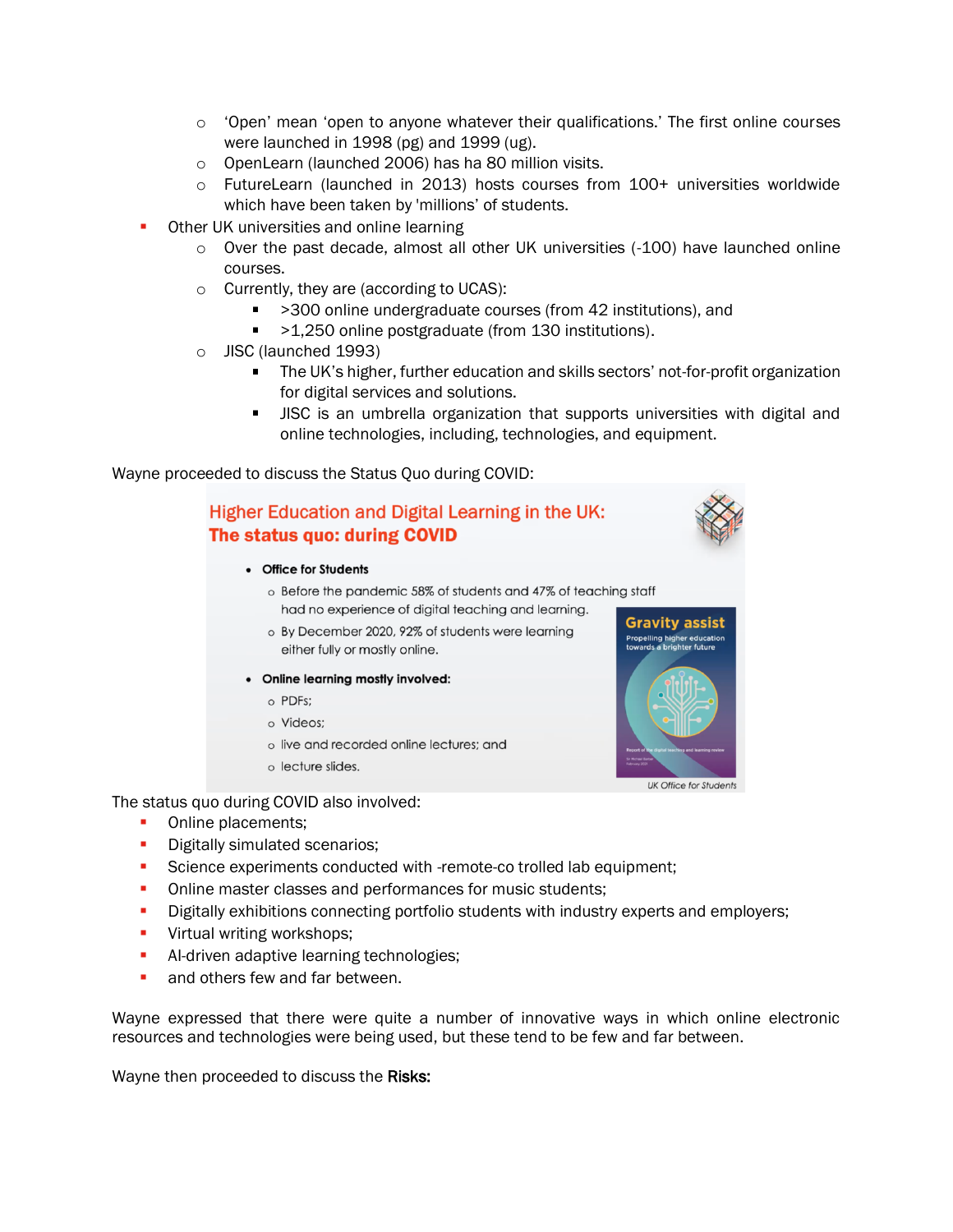

Based on Wayne's observations, he presented two takeaways:

- First, the digital literacy of the group of students and the staff are observed. The story here could be, according Wayne, students are digitally literate but the academic staff and the universities are not.
- Second, Wayne focused on the percent of digitally literate higher education students which stood at 87 percent. Wayne presents the other end, exposing that 13 percent of higher education students were not digitally literate. More so, Wayne suggested looking at the rate of the digital literacy of primary and secondary students. As the university students of tomorrow, the situation can be seen as challenging.

Wayne reemphasized what he thought was the biggest risk: poor pedagogy, more so in online learning poor. The prevalence of instructionalism, where students rely on the instructor as the source of knowledge, was described by Wayne as an endemic across universities and the education landscape. There is a typical prioritization of content over learning, which Wayne considers to be a cost, a risk.

Wayne then proceeded to discuss opportunities:



Wayne identified Artificial Intelligence (AI) as an opportunity to help design the curriculum to meet appropriate needs and contexts, to develop personalized curricula.